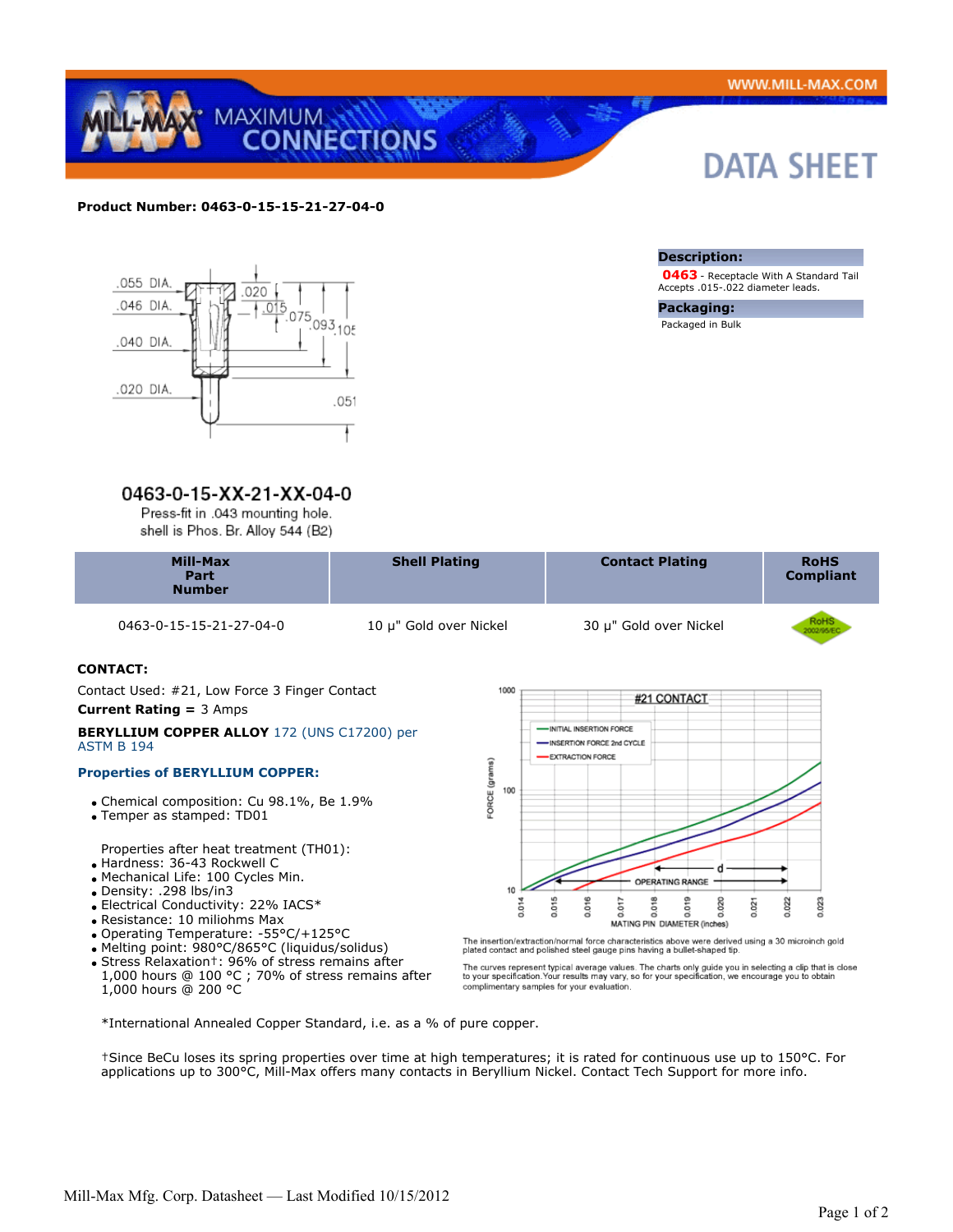# **SHELL MATERIAL: Phosphor Bronze** (UNS C54400) per ASTM B 139

#### **Properties of Phosphor Bronze:**

- Used for pins requiring more durability than Brass.
- Stock diameters available.072/.078"
- Chemical composition: Cu 88%, Sn 4%, Zn 4%, Pb 4%†
- Hardness as machined: 83 Rockwell B
- Density: .321 lbs/in3
- Electrical conductivity: 19% IACS\*
- Melting point: 1000°C/930°C (liquidus/solidus)

†(3 to 4% lead is used to permit "free machining" and is permitted by EC Directive 2002/95Annex 6; so all pin materials are RoHS compliant)

\*International Annealed Copper Standard, i.e. as a % of pure copper.

### **Certificate of Compliance:**

This is to Certify that the product described above is manufactured to Mill-Max quality standards in accordance with all applicable specifications and drawing. Mill-Max certifies this product to be free from defects of materials and workmanship.

This Certificate of Compliance covers the following requirements:

- Dimensional (all features verified to be within tolerances described on the applicable drawing).
- Raw Material (materials and properties verified to be as described on the applicable drawing).
- Plating (platings as required, thickness verified, and performance including solderability per mil-standard).
- Performance (insertion extraction or other force requirements as described on the applicable drawing).

#### **RoHS Compliance Statement for the restriction of lead, mercury, cadmium and hexavalent chromium PBB, PBDE, including Octa-BDE, Penta-BDE, Deca -BDE, in electronic equipment and use of PFOA and PFOS in metal plating processes.**

Reference:

1. Directive 2002/95/EC of the European Parliament and of the Council of January 27 2003 on the restriction of the use of certain hazardous substances in electrical and electronic equipment.

2. Directive 2003/11/EC which amends Council Directive 76/769/EC to include pentabromodiphenyl ether and octabromodiphenyl ether.

3. Directive 2005/618/EC Commission decision of 18 August 2005 amending Directive 2002/95/EC. Establishes threshold limits for Lead, Mercury, Cadmium, Hexavalent Chromium, PBB, and PBDE.

4. Judgment of the Court (Grand Chamber) 1 April 2008, Directive 2002/95/EC-Electrical and electronic equipment - Decabromodiphenyl ether (Deca-BDE) Actions for annulment of exemption.

5. EU Directive 2006/122/EC of the European Parliament and of the Council of 12 December 2006, amending Council Directive 76/769/EEC on the restriction of Perfluorooctanoic Acid (PFOA) and Perfluorooctane Sulfanates (PFOS) used during metal plating processes.

In reference to the directives described above, MILL-MAX Mfg.Corp. declares that lead, mercury, cadmium, hexavalent chromium, polybrominated biphenyls, polybrominated diphenyl ethers, including pentabromodiphenyl ether, octabromodiphenyl ether, decabromodiphenyl ether, Perfluorooctanoic Acid, and Perfluorooctane Sulfanates are not intentionally added to the raw material or processes used for our certified RoHS compliant products except where described and allowed under item 6 of the annex; Applications where lead mercury, cadmium, and hexavalent chromium, which are exempted from the requirements of Article 4 (1) of reference 1. No warranty, liability of indemnification is expressed or implied with this information.

# **Compliance Statement for Registration, Evaluation, Authorization and Restriction of Chemicals (REACH)**

Reference:

1. Regulation EC No 1907/2006 of the European Parliament and of the Council of 18 December 2006, concerning the Registration, Evaluation, Authorization and Restriction of Chemicals (REACH)

2. ECHA, Candidate list of Substances of Very High Concern (SVHC) http://echa.europa.eu/reach\_en.asp

Mill-Max is aware of the regulation and the SVHC list the EU published (referenced above). Mill-Max does not produce or sell any of the listed substances in their homogeneous form. These substances are not intentionally added during the manufacturing of any Mill-Max products. To our knowledge, our products do not contain the substances described on the ECHA SVHC list. Testing is not performed for materials and substances that were not intentionally added. No warranty, liability of indemnification is expressed or implied with this information. Mill-Max maintains surveillance of the ECHA website to obtain the latest information and periodically reviews the SVHC list for changes and additions.